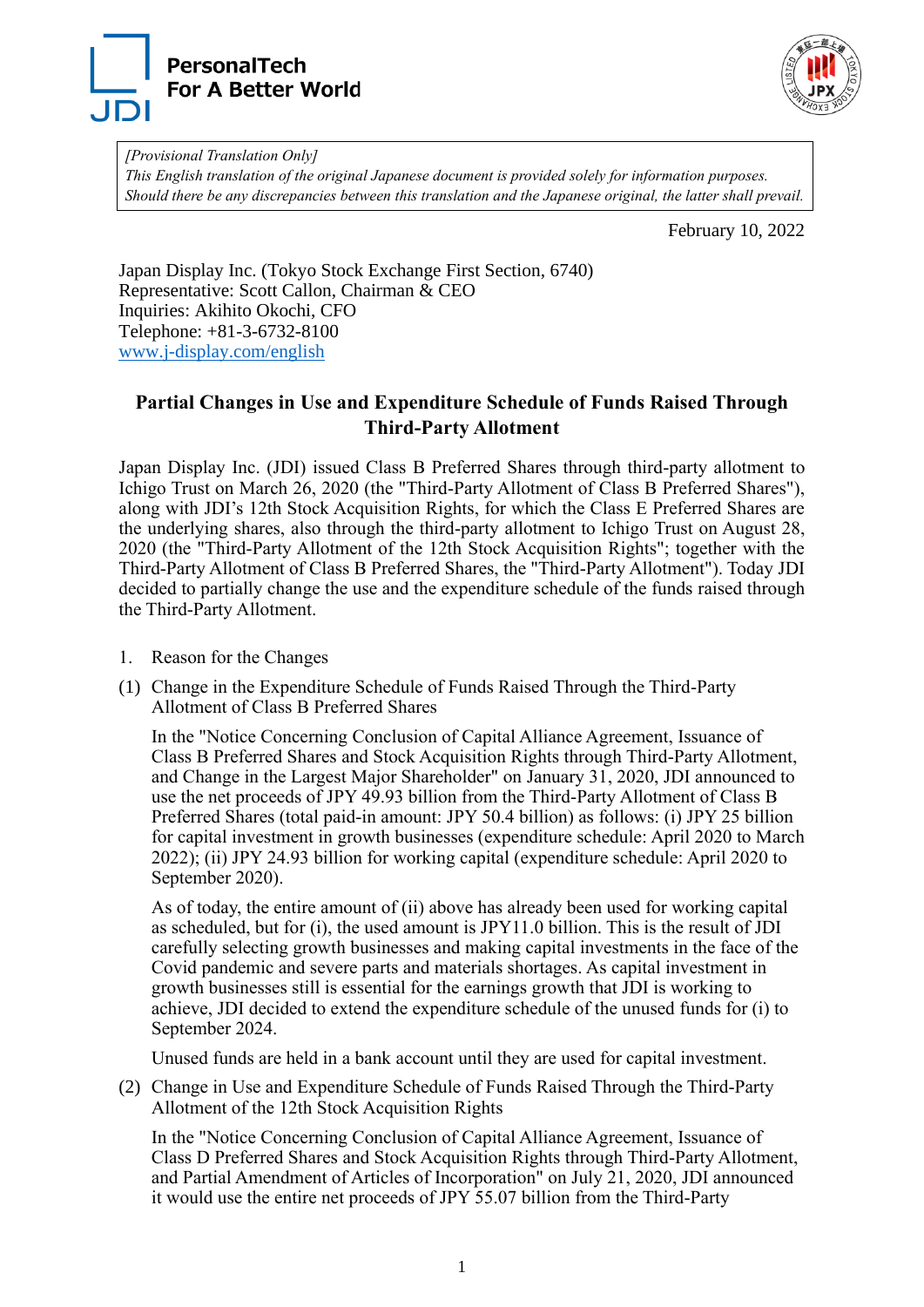Allotment of the 12th Stock Acquisition Rights (total paid-in amount: JPY 55.4 billion) for the repayment of the loan from INCJ, Ltd.  $("INCJ")^1$ .

 $<sup>1</sup>$  As of today, all of JDI's borrowings are from INCJ, consisting of a short-term loan</sup> of JPY 20 billion dated September 2, 2019 (due September 3, 2022), a subordinated loan of JPY 3.68 billion (due December 22, 2023), and a senior loan of JPY 50 billion (due March 26, 2025).

As a result of subsequent partial exercises of the 12th Stock Acquisition Rights by Ichigo Trust, JDI has raised JPY 44.32 billion (paid-in amount) to date, of which JPY 20 billion was used on August 10, 2021 to repay a short-term loan from INCJ dated August 7, 2019.

JDI will use JPY 20 billion out of the remaining JPY 35.07 billion of the net proceeds from the Third-Party Allotment of the 12th Stock Acquisition Rights (the amount after repaying JPY20 billion to INCJ as described above) to repay a short-term loan from INCJ due September 3, 2022. Today JDI decided to change the use of the remaining JPY 15.07 billion to working capital.

Despite the impact of the Covid pandemic and parts and materials shortages, JDI's earnings have been improving, with fixed and variable cost reductions driving a decline in JDI's break-even point. However, JDI has determined that it is important to secure funds in preparation for unforeseen circumstances, given that working capital requirements for parts and materials are increasing and that the Covid pandemic and parts and materials shortages are expected to continue.

2. Details of the Changes

The details of the changes to the use and expenditure schedule of the funds raised through the Third-Party Allotment are as follows. (The changes are underlined.)

(1) Class B Preferred Shares

| (Before) |  |
|----------|--|
|          |  |

| Specific Use                               | Amount<br>(JPY million) | <b>Expenditure Schedule</b>  |
|--------------------------------------------|-------------------------|------------------------------|
| Capital investment in growth<br>businesses | 25,000                  | April 2020 to March 2022     |
| Working capital                            | 24,930                  | April 2020 to September 2020 |

## (After)

| Specific Use                               | Amount<br>(JPY million)     | <b>Expenditure Schedule</b>  |
|--------------------------------------------|-----------------------------|------------------------------|
| Capital investment in growth<br>businesses | 25,000<br>(Used: $11,000$ ) | April 2020 to September 2024 |
| Working capital                            | 24,930<br>(Used: 24,930)    | April 2020 to September 2020 |

## (2) The12th Stock Acquisition Rights

## (Before)

| Specific Use   | Amount<br>(JPY million) | <b>Expenditure Schedule</b> |
|----------------|-------------------------|-----------------------------|
| Loan repayment | 55,070                  | October 2020 to June 2024   |